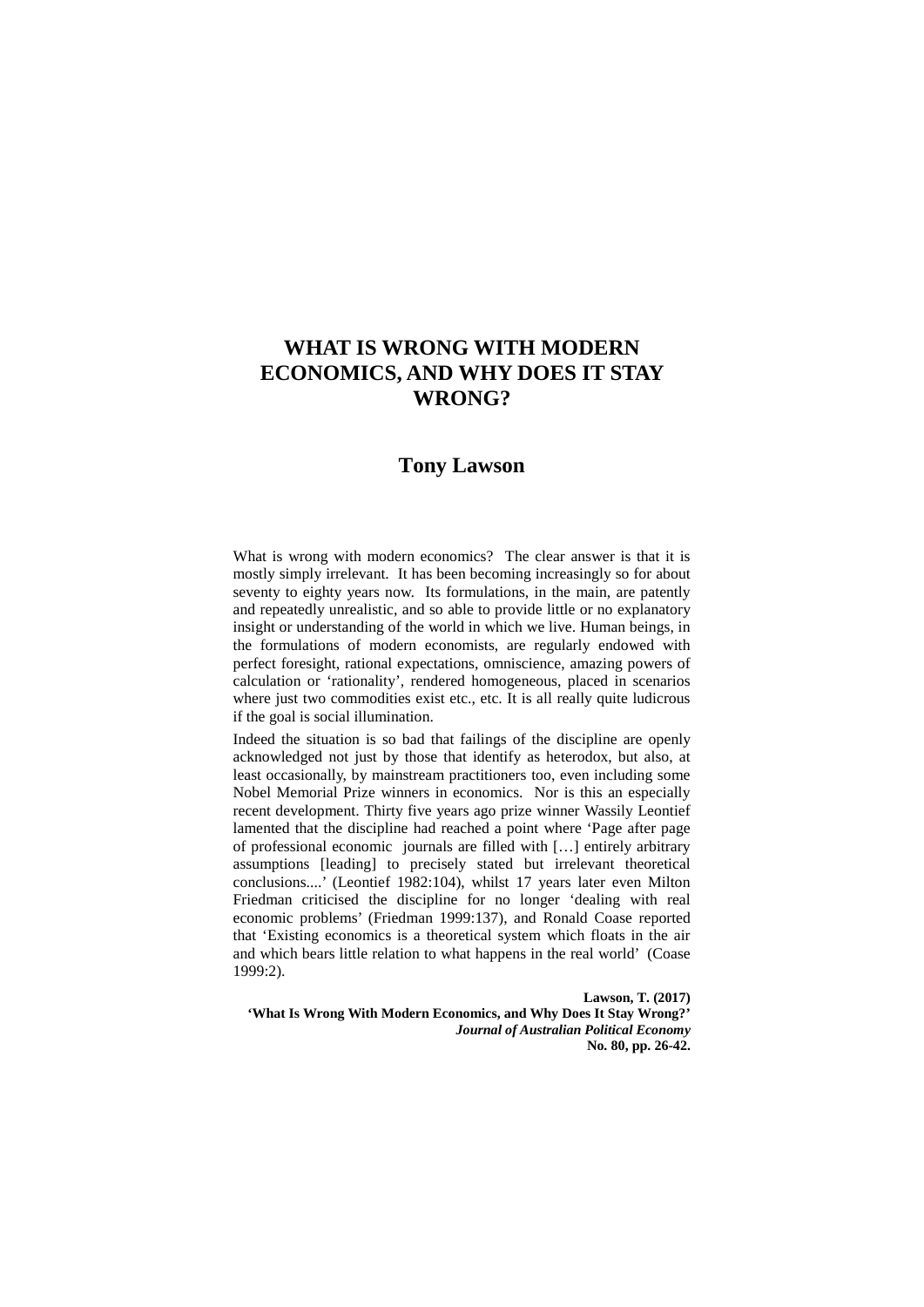So what is the explanation? It is simply that modern economists persist in insisting that a set of tools be everywhere adopted that are mostly inadequate to social analysis, given the nature of social phenomena. Specifically, modern economists rely on certain deductivist (defined below) methods of mathematical modelling: this is more or less compulsory for, and indeed defining of, the modern mainstream project that dominates the discipline, but many heterodox economists are also clearly enamoured. However, social reality is of a nature that the sorts of mathematical tools regularly employed by economists (mainstream and heterodox alike) are simply not up to the task of successful social analysis.

To put the matter bluntly (the pun may be useful), it is like attempting to cut the grass with a hammer or a piece of paper. The latter objects have their uses, but mowing the lawn is not one of them. Methods of applied mathematics of the sort economists wield have their uses, but illuminating social reality is not one of them, or at best, is so only in exceptional circumstances. I hope that it is clear that this explanation, whether correct or not, reflects a stance that is *not* anti-mathematics but *anti* a mismatch of tool and object -- and so, given the circumstances, anti the *abuse* of mathematics.

Mathematical modelling methods of the deductivist sort that economists use, to be relevant, presuppose the existence of closed systems, those in which event regularities or correlations (whether actual, imagined, deterministic or stochastic, simple or complex) occur. Deductivism just is any form of explanation that relies upon such closed systems. For these to be covered by theories, the entities posited in the latter must in effect take the form of isolated atoms. By an atom I mean a causal factor that has the same independent and invariable effect whatever the context. The factors have to be isolated to prevent external factors affecting the outcome and undermining and presumed correlation.

So the modern dominant emphasis on various methods of mathematical modelling presupposes a ubiquity of closed systems of isolated atoms. It is easy enough to show that social reality is in general not at all like this (see, for example, Lawson 1997, 2003, 2015a). In brief, social reality is not only open (explaining the failure of econometrics and other modelling projects over the last 80 years), but highly internally related, meaning that everything social, including our social identities and ways of going on, are constituted *in relation to* everything else social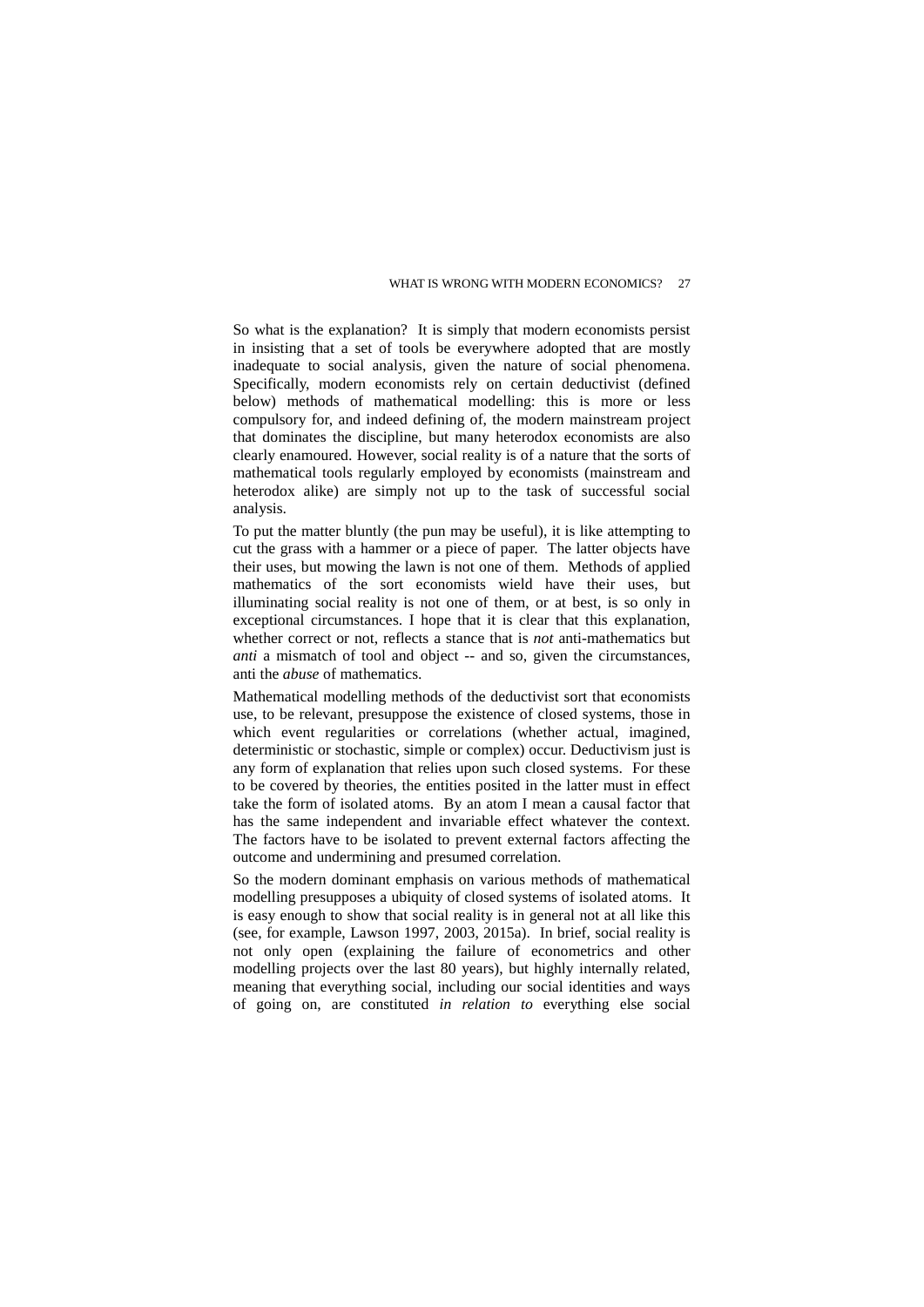(undermining the isolationist assumption of economic modelling). Additionally, the phenomena of the social world are everywhere continually undergoing *processes of transformation* (undermining the assumption of atomism). Further still, social reality is also chacterised by meaning and value; and the whole system revolves around processes of social positioning whereby existing phenomena are incorporated as components of emergent social totalities (see, for example, Lawson 2012, 2015b, 2016).

If the mathematical methods used presuppose a world of a nature other than that which generally obtains, then the continuous reliance upon such methods regardless necessitates that social reality must be regularly distorted in theorising. Thus, assumptions like rationality, perfect foresight, two commodity worlds and so on prevail not because anyone thinks they are realistic. Rather, they adopted simply because they (or other claims like them) conform to the specifications of closed systems composed of isolated atoms. The result is more or less worthless if social understanding is the goal, however well-meaning and skilful the modeller<sup>[1](#page-2-0)</sup>.

Notice too that the account advanced here is extraordinarily powerful in terms of phenomena that it can explain. It can render intelligible the fact that the discipline was explanatorily successful before the introduction of mathematical methods but not after; the continuing failings of the discipline both before and since the recent crisis (despite the numerous [modelling] changes introduced as a response); the uniform failings of the discipline across the board including within macro, micro and econometrics, as well as 'novel' developments like neuro- and

<span id="page-2-0"></span> $<sup>1</sup>$  Let X be a set of conclusions we suppose are true, or desirable to reach, or simply the</sup> properties of a data set. We can easily generate, and that sense deductively 'explain', X just by assuming 'A', and 'A implies X'. Where modelling is involved the assumptions required, as we have seen, are necessarily false. That is, if 'A', and 'A implies X' comprise the set of mathematical model specifications, either or both will typically be false. In which case what is the point? Certainly we cannot say that X is explained, or indeed that X receives any support at all. After all, if we can use one set of unrealistic assumptions why not any other? If, for example, X is a policy conclusion considered desirable by the modeller, an opponent can just assume 'B', and 'B implies not X', (deriving not X). All such lines of reasoning are on par in being worthless, adding nothing at all to understanding. This can change only if we agree to employ claims that we believe (have grounds for supposing) to be true. But then the claims employed will be about phenomena of the open social system in which we live, and so methods of mathematical modelling will/must be mostly cast aside.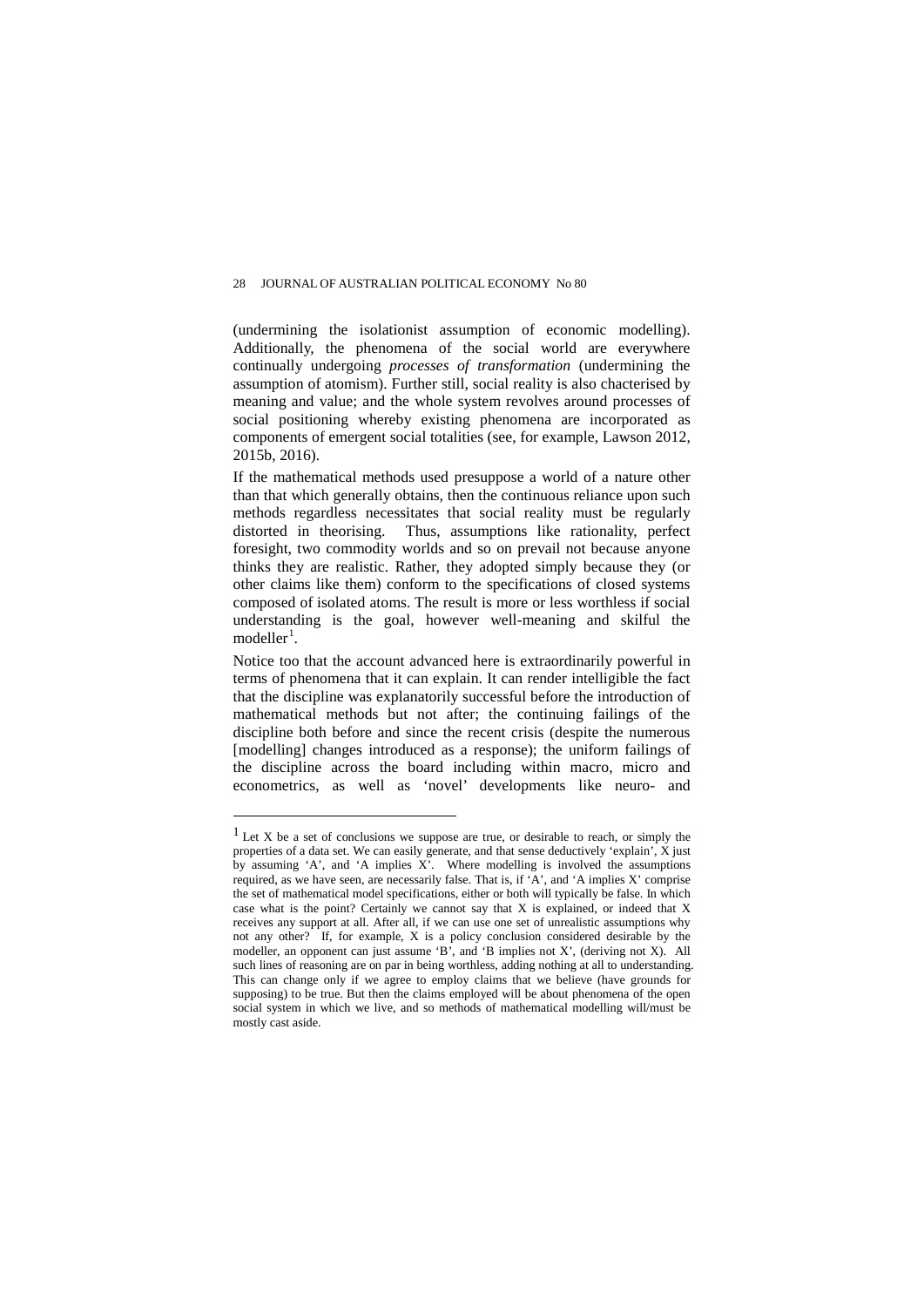behavioural economics; the use of traditional atomising assumptions (such as claims of rationality) as well as the more recent (equally atomising) importations from neuroscience, psychology and the like; and so on.

So why does the dire situation of modern economics prevail? Why do we not just change our methods? Specifically why do we not just make use of ontology to tailor our methods to the nature of the stuff being analysed, as they do in other disciplines (particle colliders constructed according to conceptions of Higgs boson particles to test theories of mass; telescopes designed to assess theories about distance phenomena, and so on), and as indeed was common practice in economics itself prior to about 70 or 80 years ago<sup>[2](#page-3-0)</sup>. In particular, why do we not take the fact of an open complex social reality seriously in method design? Achieving the latter is certainly feasible<sup>[3](#page-3-1)</sup>, and indeed we all do it successfully in our day to day non-academic interactions.

This is where matters get more complex. *Prima facie* the possible explanations could be any of various kinds including: (1) psychological;

<span id="page-3-0"></span><sup>2</sup> As with any other successful discipline, it was once fairly standard to put ontological reasoning up front. Keynes wrote his *A Treatise on Probability* to question if social reality was of a *nature* that probability judgements (of various forms) were relevant to its analysis. He concluded in the main that it was not, and later applied this ontological analysis to demonstrating the inappropriateness of econometric methods. Arguably Karl Marx's Capital is a book that almost entirely on ontology. It is common place to recall that Marx opens with a chapter on the commodity. But more than that he questions its *nature*. In finding it to be characterised by both use value and exchange value, Marx moves to studying the nature of value itself, and thereafter the nature of labour, labour-power and money. Using the term metaphysics as a substitute for ontology Marx sums his initial findings in section IV of the opening chapter on commodities as follows:

A commodity appears, at first sight, a very trivial thing and easily understood. Its analysis shows that it is, in reality, a very strange thing, abounding in

metaphysical subtleties and theological niceties (Marx 1974:76).

Further, Veblen's whole argument about evolutionary science and the place of institutions is ontological, as is Hayek's account of social order. Those mentioned, like most other contributors of the time, drew out implications of ontological reasoning for social analysis. It was with the turn to a heavy mathematical emphasis that this all changed. For, with the onset of mathematical-modelling reductionism, there was no longer a perceived need for questioning the nature of phenomena. Instead of using ontological insight to fashion appropriate methods of analysis, the latter were determined *a priori*. This unhelpful way of proceeding is the dominant practice of the discipline today.

<span id="page-3-1"></span><sup>3</sup> For applications (and discussions) of methods (in particular of dialectical methods of contrast explanation) that are appropriate for dealing with phenomena generated in open systems see, for example, Lawson (2009); Morgan (2013); Morgan and Patomäki (2017).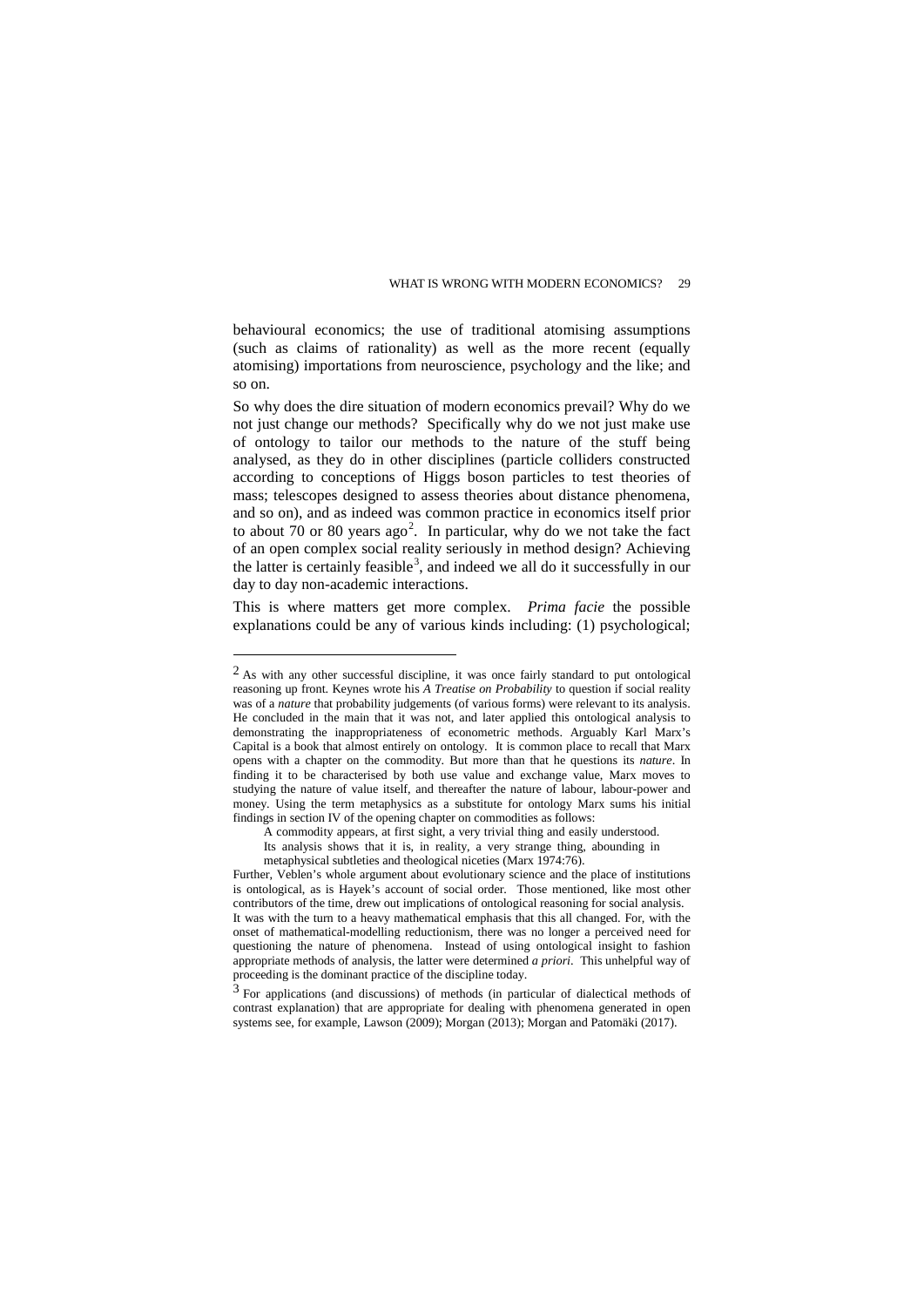(2) political, including conspiratorial; (3) plain ignorance, error, or lack of criticality; or (4) institutional.

No doubt all four types here identified have some bearing, and indeed interconnect and mutually reinforce. Most critics seem to suppose that the problems of the discipline are wholly political, and so focus almost entirely on the second kind of explanation. This assessment and response, I will suggest, is not only misguided but serves mostly to reinforce the emphasis on mathematical modelling, by deflecting attention from more relevant criticism. But let me say at least something about each type of explanation, in the order they are listed.

### **Psychological explanations**

 $\overline{a}$ 

It is often noted that many of us, especially those brought up gendered as men, have a psychological disposition to overemphasise the possibility of predictability and control. It seems that in many cases the recognising and embracing of openness and contingency is scary. Julie Nelson (2003), for example, defends a specifically 'feminist critique of economic methodology', arguing along these lines:

The idea that the universe may be open, in some ways fundamentally unpredictable, and intrinsically purposive – in contrast to being a closed system, ultimately distillable into formulae, controllable, and fundamentally indifferent – is not simply a reasonable alternative ontology that can be carefully weighed for its logical implications and neutrally evaluated for its relative merit. [….] The idea of an open universe feels fundamentally *scary* for those who sense that not only their status as scientists set above the objects they study, but also their safety vis-à-vis chaos, their 'manhood' (whether actual, or, in the case of female scientists, symbolic), and their very own distinct selfhood are threatened unless they can keep the living, novel, relational aspects of nature safely at bay (Nelson 2003:111).

In similar fashion, Vinca Bigo (2008) writes of fantasies of supremacy and prediction as gendered coping mechanisms in the face of, and for dealing with, an open social system<sup>[4](#page-4-0)</sup>, mechanisms traceable to infant development, with experiences that vary according to gender assigned<sup>[5](#page-4-1)</sup>.

<span id="page-4-1"></span><span id="page-4-0"></span><sup>4</sup> Bigo writes: 'Both coping mechanisms basically work by allowing the individual to feel 'in control'. They serve to compensate for the loss of control that derives from the recognition of, first, different others and, second, mortality. In the former case, the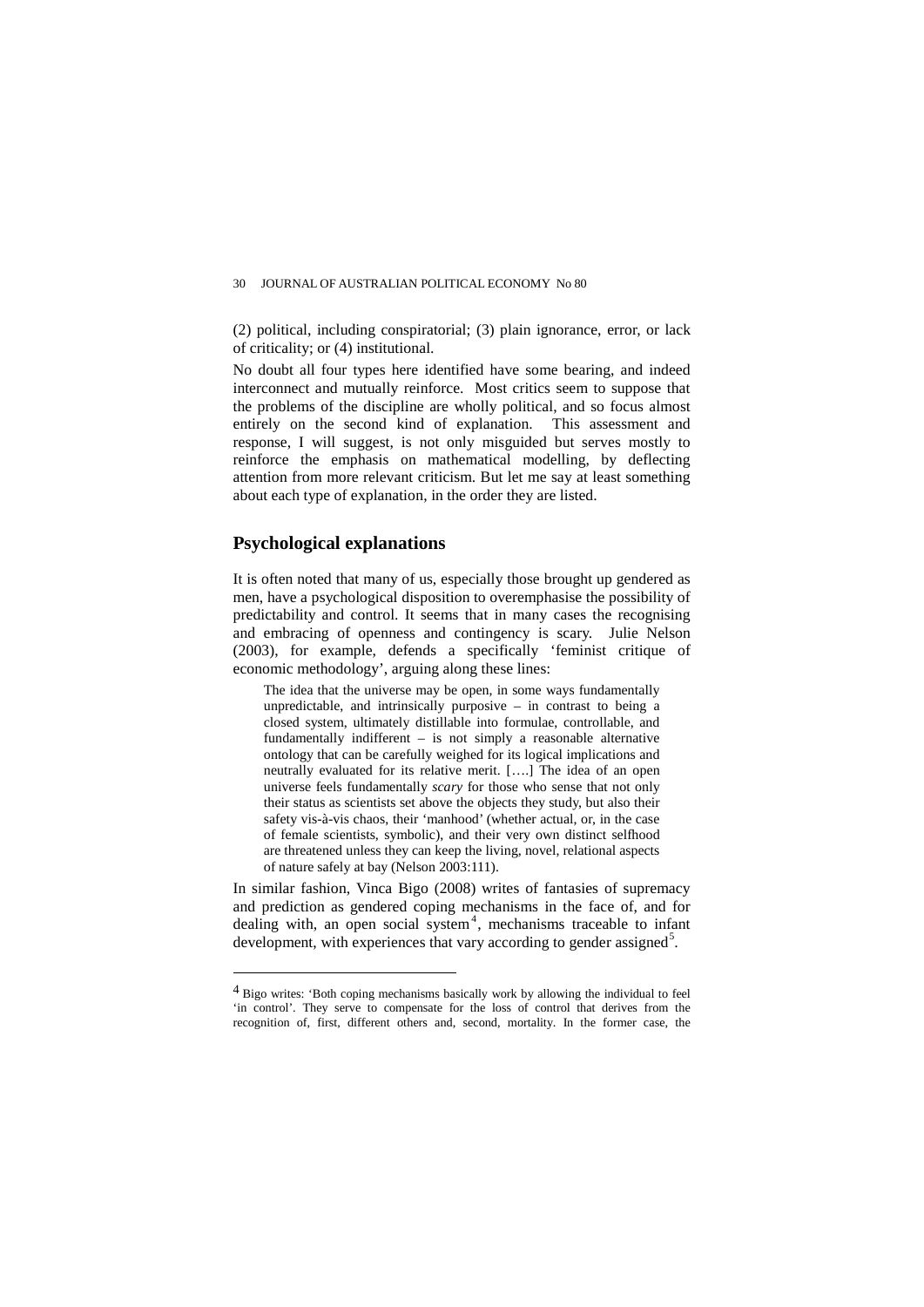But still the openness of social reality is always with us. If mainstream economists, or economic modellers more generally, were to behave as they do in the academy in everyday life (when crossing roads, planning events, indeed making any decisions) it seems unlikely they would long survive, let alone get by at all adequately with anything. However important in society at large may be the mechanisms and processes that Nelson and Bigo identify, the practices they bear upon and contribute to explaining seem to intensify and become rather more bizarre as individuals become positioned participants in the economics academy. Something more must be going on as well.

### **Political, including conspiratorial, explanations**

Amongst heterodox economists the main explanation of the irrelevant and indeed often incredible assumptions of modern economics, or rather of those deemed mainstream or 'neoclassical', is, as noted, that it is mostly down to politics and, specifically, political conspiracy founded on economic/political ideology. It is the assumptions that come first, or matter the most, leading to poor models; the role of modelling itself overlooked.

As the French heterodox economist Bernard Guerrien asks of the 'totally irrelevant' mainstream: 'how [is it that] such intelligent people can propose – and endlessly study – such *stupid* models?' (2004[2009]:160- 1). After describing the sorts of assumptions typically made in mainstream modelling exercises (such as 'perfect competition and an 'omniscient' 'representative agent'), Guerrien asks 'How can a normal

 $\overline{a}$ 

5 Bigo adds: 'In summary, […] I show that certain puzzling features of the practices of modern mainstream economists are forms of fantasies encountered in certain practices in society at large [being…] manifestations of mechanisms of defence against (real or perceived) separation anxiety [traceable …] back to infant development and identity formation, in so far as they constitute a 'blueprint' for dealing with differences and uncertainty later on in life' (Bigo 2008:550).

emergent fantasy entails demeaning different others, thereby rendering the differences somehow less threatening. In the latter case, the fantasy entails treating the future as open to manipulation, thereby rendering our mortality somehow less real. The puzzle of modern economics with which I started, as I say, can clearly be seen as a particular manifestation of the fantasies in question. First, the emphasis of mainstream practitioners on the unquestionable superiority of their methods, and (so) output, over any heterodox alternative is a particular example of the fantasy of supremacy. Second, the emphasis on formalistic economic modelling, is a playing out of the fantasy of prediction' (Bigo 2008:543).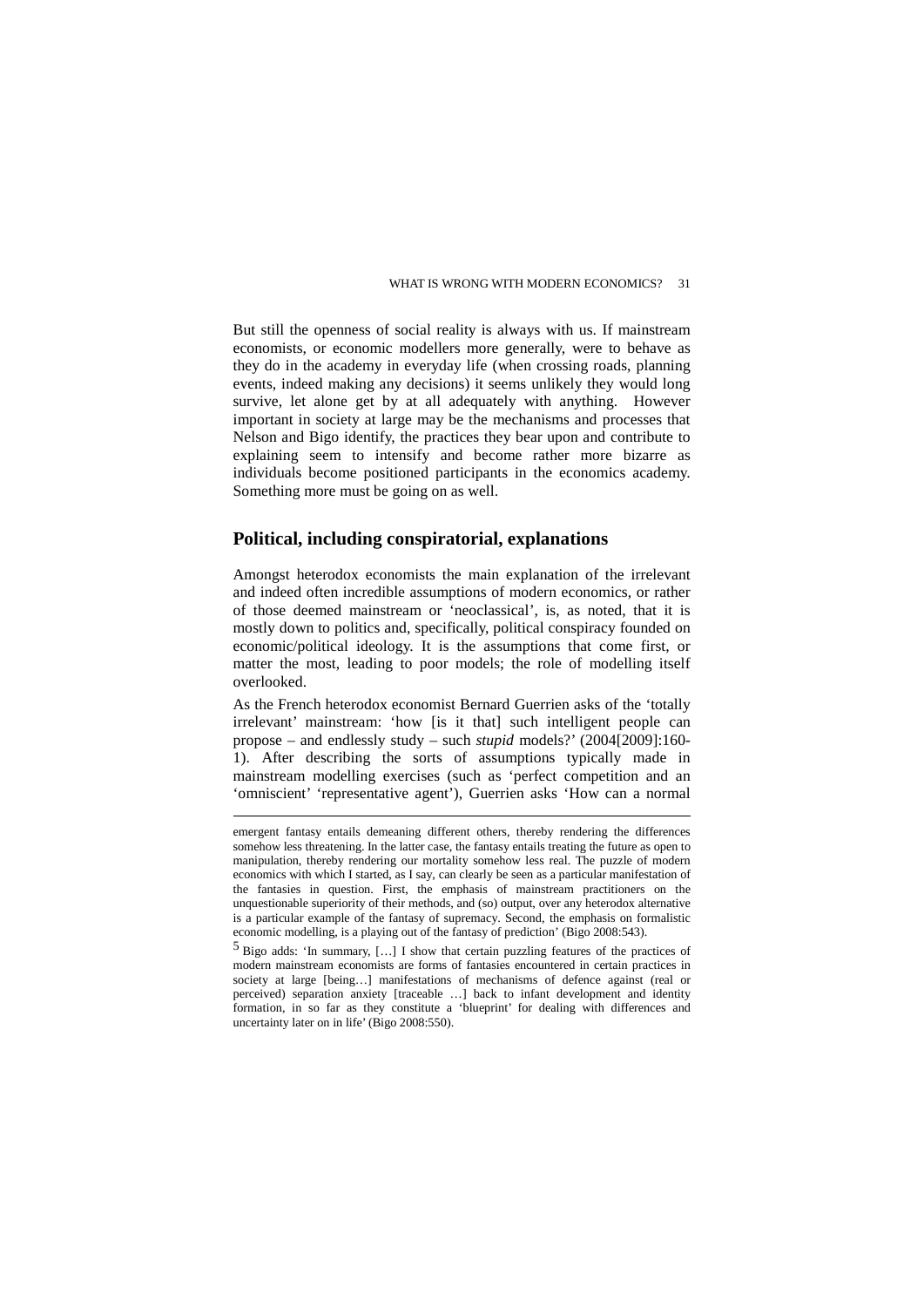person make any sense of this?' (*ibid*:161). Guerrien plumps for the following answer: 'I only see one reason for that: *ideology* (intuitive beliefs which render them blind)'.

But economic or political ideology is not the explanation. Most mainstream economists, in my experience, do not think about the way they proceed: they are more sheep than conspirators. Few understand terms like neo-liberal, or neo-classical or care what they mean. And the small band amongst them that do think at all critically are well represented by the likes of Frank Hahn who warns against a blind focus on conceptions like equilibrium states just because such a focus 'is easily convertible into an apologia for existing economic arrangements' (1970:88-9). Indeed, despite being an equilibrium theorist himself, Hahn worries that 'there is something scandalous in the spectacle of so many people refining the analyses of economic [equilibrium] states which they give no reason to suppose will ever, or have ever, come about' (1970:88- 9). $^6$  $^6$ .

In effect, rather than knowingly *leading the way* (say, in promoting a market based society oriented to accumulation) mainstream economists are better described as *lost,* as not even knowing where any paths they are on in fact *will lead*; they really do not know what they are doing. As Ariel Rubinstein, himself a mainstream 'theorist' put it in a speech to honour the award of the Noble Memorial Prize to the game theorist John Nash:

The issue of interpreting economic theory is [...] the most serious problem now facing economic theorists. The feeling among many of us can be summarized as follows. Economic theory should deal with the real world. It is not a branch of abstract mathematics even though it utilises mathematical tools. Since it is about the real world, people expect the theory to prove useful in achieving practical goals. But economic theory has not delivered the goods. Predictions from economic theory are not nearly as accurate as those by the natural sciences, and the link between economic theory and practical problems [...] is tenuous at best. Economic theory lacks a consensus as to its purpose and interpretation. Again and again, we find ourselves asking the question 'where does it lead?' (Rubinstein 1995:12).

<span id="page-6-0"></span><sup>6</sup> Elsewhere, Hahn reveals in rather dramatic fashion what he feels should happen if people contemplate using such models for policy: 'When policy conclusions are drawn from such models, it is time to reach for one's gun' (Hahn 1982: 29).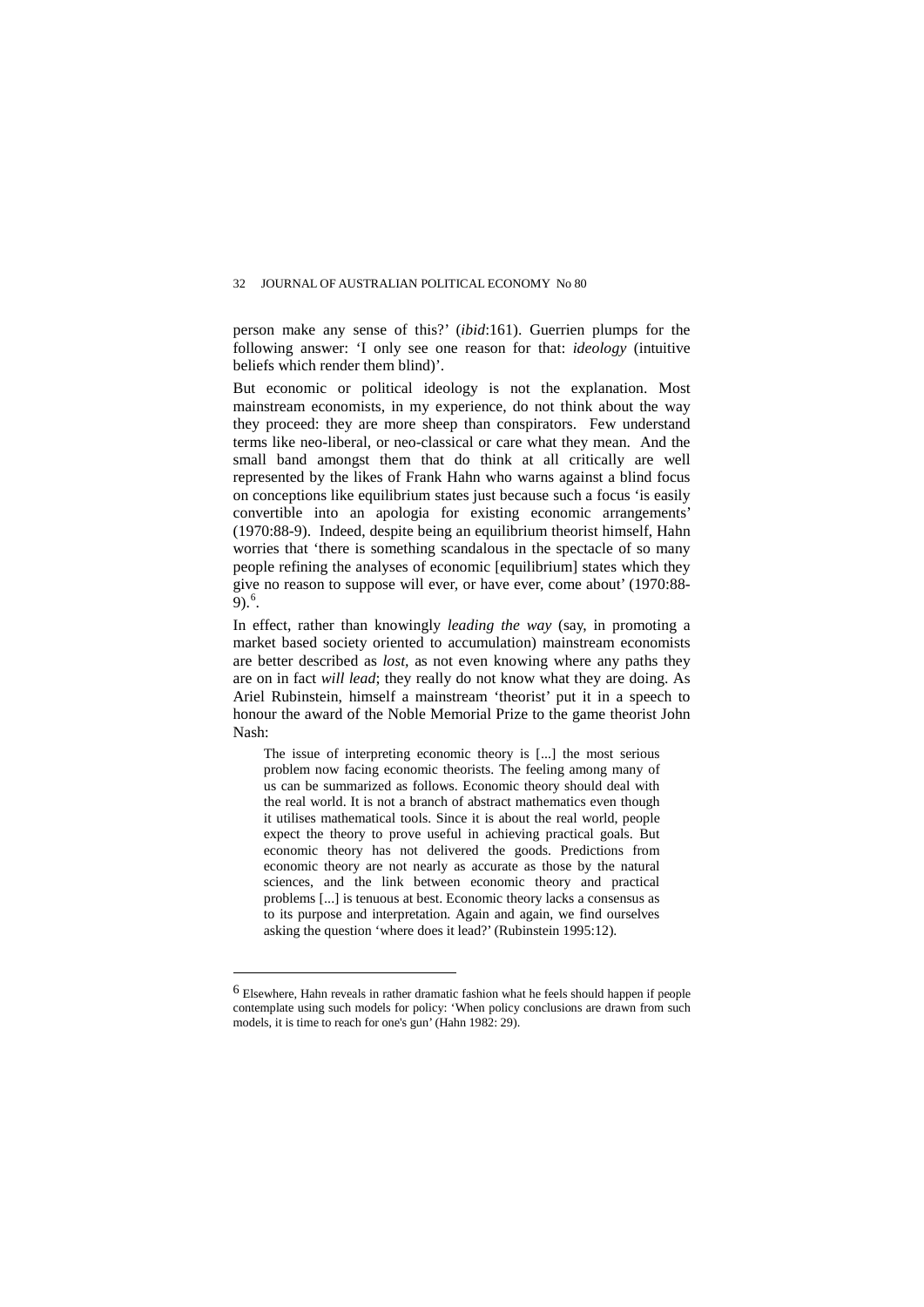Numerous heterodox economists, however, suppose the situation to be otherwise. Many even distinguish themselves as heterodox *not* by reducing their emphasis on mathematical modelling, but according to the sorts of policy conclusions (for example anti-austerity) they profess to support with their modelling. In so doing, of course, they are most of the time simply reproducing the typical mistakes made by most other modellers; their results, if left-leaning, or 'alternative', are mostly just as irrelevant because of the manner in which they are produced.

By here suggesting that mainstream economics are not in the main politically motivated, that economic/political ideology does not explain their choice of modelling activities, I do not deny that the mathematical deductivist project has received political support *qua* a mathematical project. But this has rarely been achieved as a result of any intentional design by modellers themselves; usually it is but a fortuitous contingent happening akin to the evolutionary environmental selection of some population trait that is in no way laudable, but merely well suited to developments in context. Essentially, the project receives support (where it does) because it is irrelevant.

An example is the impact on the discipline of economics of the McCarthyite witch-hunts in the US the face of the Cold War, following the Second World War. The group most feared and mistrusted by the McCarthyites were the intellectuals (Reinert 2000). Under the conditions of the witch-hunts, the nature of the output of economics faculties traditionally a form of political economy, a field that attracted those who sought a more humane system than capitalism - became a particularly sensitive matter. In such a scenario, administrators of economic research found the project of mathematising the discipline to be especially attractive in that it carried scientific pretensions whilst being significantly devoid of any necessary empirical content or basis for critical reflection. These features rendered acts of supporting the project extremely convenient, not just to insecure or fearful university officers but also to the funding agencies of US social scientific research (who were especially important in this period – see for example, Coats 1992; Goodwin 1998; Yonay 1998). Clearly, by allocating funding to the mathematising economics project there was little risk to these bodies of being accused of supporting those who wanted to transform the economic system; for by everyone's account the mathematising project had little obvious bearing on social reality (on all this see especially Lawson 2003, chapter 10; also Lawson 2015a).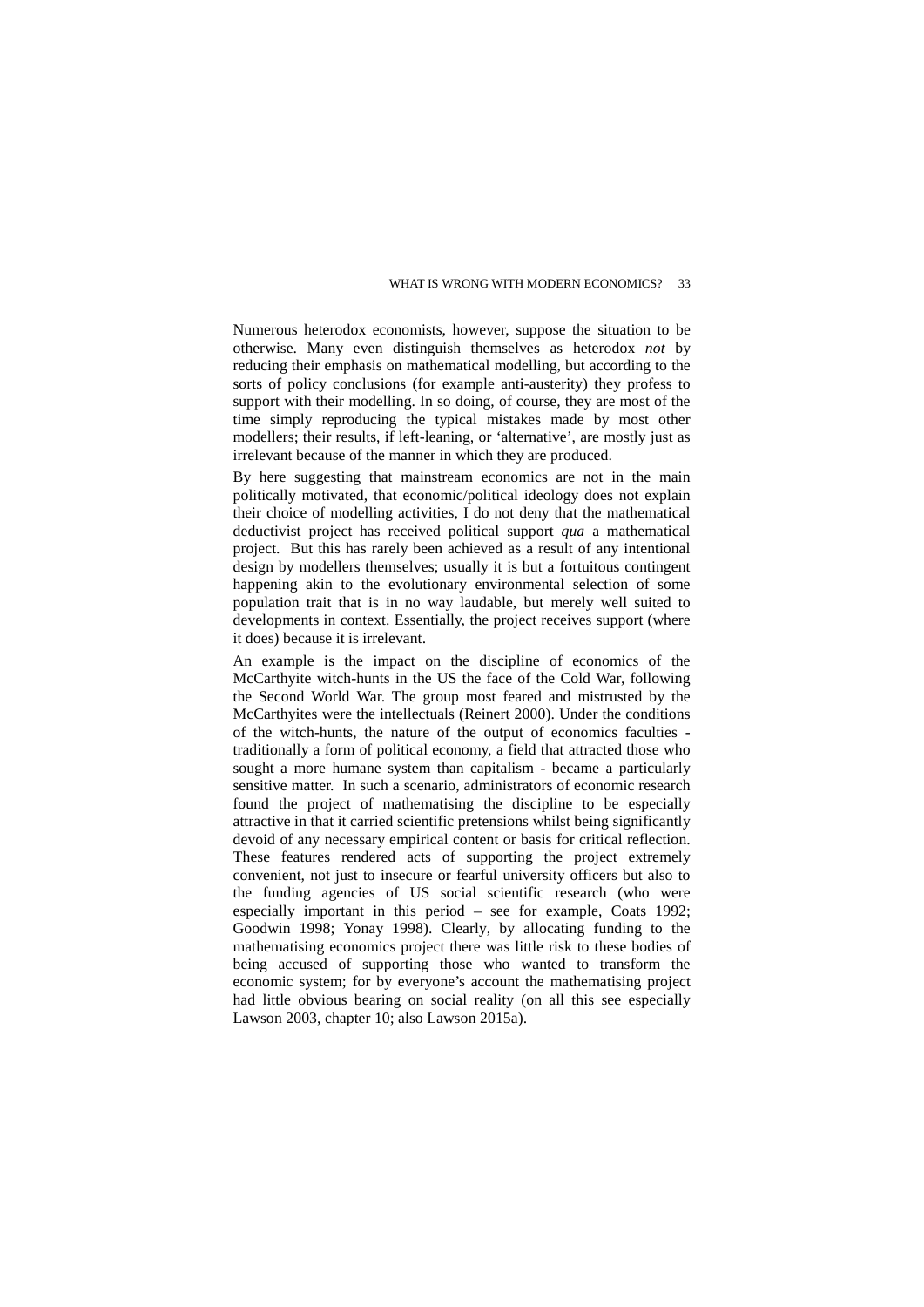Such cases, however, if interesting, do not allow us to understand either why so many were already pursuing mathematical economics – allowing others the opportunity to financially support it – or why the dominance of the project still persists despite around 70 years of fairly unmitigated failure at providing insight. Even less do they account for the current popularity of these practices amongst many of those who identify as heterodox. If such developments allow us to understand how economics arrived at its current state (for a fuller account see Lawson 2003: ch. 10) they do not explain why it survives, and does so almost unchallenged.

### **Lack of philosophical nous and criticality**

The more immediate explanation of this ongoing situation, I suggest, is that the sort of factors just summarised have conspired to bring about a scenario or culture wherein modern economists, including those who identify as heterodox, are, with some notable exceptions, just unable, or find it difficult and overly laborious, to think outside the modelling box. They are methodologically blinkered, and unable or unwilling to question the presuppositions of the dominant generation. Behind it all, perhaps, is a widespread and understandable, if ultimately erroneous (see Lawson 1997, 2003 2015a) notion that mathematics of some form is essential to science, coupled with the desire to be scientific. In any case, the practices in question go largely uncriticised. Mostly, as noted, the heterodox label for modelling is 'justified' by the sorts of results reached being interpreted as radical or progressive. As a result, most of the critical focus taken within heterodoxy is on the sorts of conclusions or assumptions that mainstream modellers choose to defend. This critical focus is again understandable. Nevertheless, making this the only or the primary one is a major obstacle to going forward. Nearly 100 years ago, Alfred North Whitehead warned of the dangers of directing attention primarily to the most apparent and contested, rather than seeking to uncover the taken-for-granted:

When you are criticising the philosophy of an epoch do not chiefly direct your attention to those intellectual positions which its exponents feel it necessary explicitly to defend. There will be some fundamental assumptions which adherents of all the variant systems within the epoch unconsciously presuppose. Such assumptions appear so obvious that people do not know what they are assuming because no other way of putting things has ever occurred to them. With these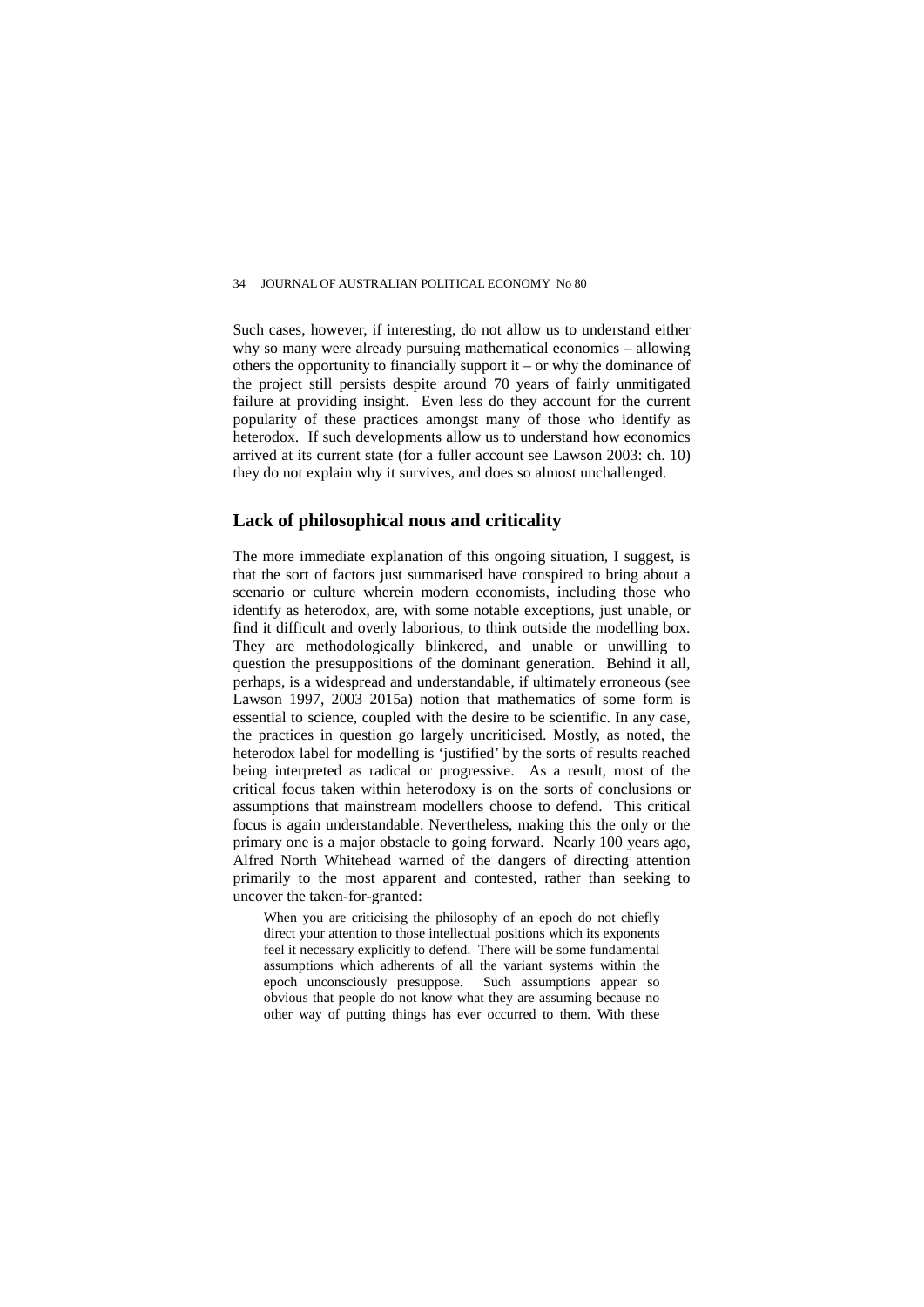assumptions a certain limited number of types of philosophic systems are possible, and this group of systems constitutes the philosophy of the epoch (Alfred North Whitehead 1926: 61).

More than a quarter of a century even before Whitehead's observations, Thorstein Veblen coined the term *neo-classical* precisely to capture those economists who were making this sort of mistake (see Lawson 2013). More precisely, Veblen used the term for those that were being somewhat astute in recognising, at least in a very general manner, significant advances at the level of ontology, but who failed to question adequately the (ontological) presuppositions of their own methods, and in so failing in this way, persevered with methods inconsistent with explicit ontological assessments.

In Veblen's terms, the sort of social ontology that I have defended as realistic is referred to under the head of (evolutionary) processes of cumulative causation (grounding an evolutionary science of economics), whilst the emphasis on correlation analysis or pattern prediction is termed *taxonomic*. As I say, it is for the inconsistent attempt to maintain both that Veblen introduced the label *neo-classical* (use of the latter methods being regarded as *classical* and adherence to the former more realistic ontology warranting the suffix *neo*).[7](#page-9-0)

Interestingly, Veblen sought to illustrate the sort of inconsistent practices he had in mind using the examples of Alfred Marshall and John Neville Keynes (Maynard Keynes' father). Neither were philosophical slouches, and such examples indicate that methodological presuppositions can linger even in the best of contributors. The central taken-for-granted presupposition which these two failed fully to challenge was that results should take the form of correlations or uniformities or event associations, *i.e*., that analysis is taxonomic:

There is a curious reminiscence of the perfect taxonomic day in Mr. Keynes's characterisation of political economy as a 'positive science,' the sole province of which is to establish economic uniformities; and in this resort to the associationist expedient of defining a natural law as a 'uniformity,' Mr. Keynes is also borne out by Professor Marshall (Veblen 1900: 265).

The evolutionary-ontological view of cumulative causation that Veblen defends was perceived as relatively new at the time, and (so) Veblen was relatively restrained in his criticism. Instead of accusing the likes of

<span id="page-9-0"></span><sup>7</sup> On all this see Lawson (2013).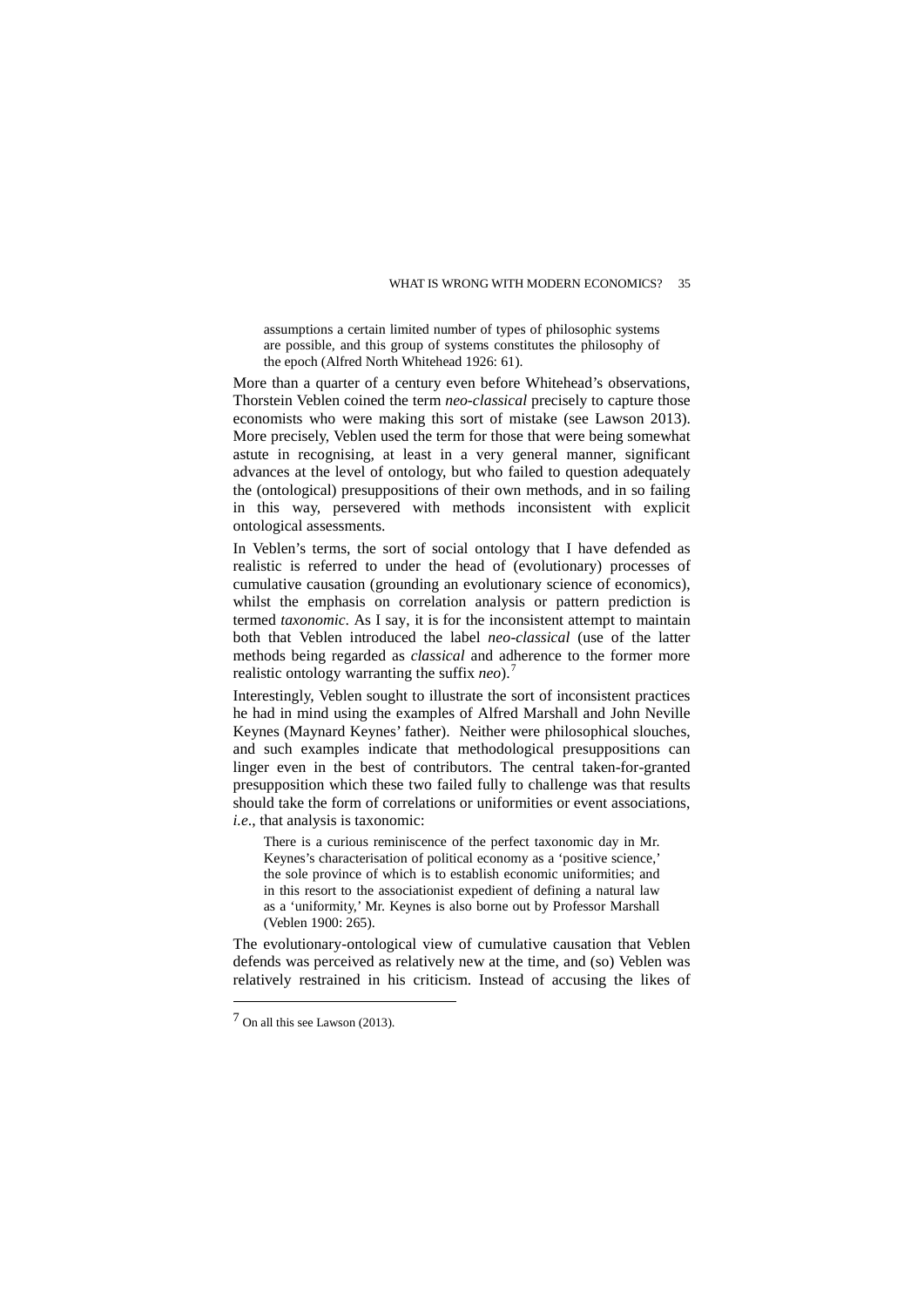Marshall of being hopelessly incoherent, Veblen allows that as yet such contributors had just not found a way to render method consistent with social ontological insights which, at a general level, they embraced. Specifically neoclassical economists had yet to develop methods of analysis appropriate to evolutionary preconceptions. As Veblen puts it:

All this gives an air of evolutionism to the work. Indeed, the work of the neo-classical economics might be compared, probably without offending any of its adepts, with that of the early generation of Darwinians, though such a comparison might somewhat shrewdly have to avoid any but superficial features. Economists of the present day are commonly evolutionists, in a general way. They commonly accept, as other men do, the general results of the evolutionary speculation in those directions in which the evolutionary method has made its way. But the habit of handling by evolutionist methods the facts with which their own science is concerned has made its way among the economists to but a very uncertain degree. The prime postulate of evolutionary science, the preconception constantly underlying the inquiry, is the notion of a cumulative causal sequence; and writers on economics are in the habit of recognising that the phenomena with which they are occupied are subject to such a law of development. Expressions of assent to this proposition abound. But the economists have not worked out or hit upon a method by which the inquiry in economics may consistently be conducted under the guidance of this postulate (Veblen 1900: 265-66) .

There is clearly a good deal of irony here for modern heterodoxy, especially for some of those that style themselves institutionalist in the Veblenian mould. For many openly (and without apparent restraint) use the term 'neoclassical economics' as a term of abuse or derision for others. Yet they themselves express realistic visions of an open social system of cumulative causation in a general fairly loose fashion, whilst seeking to provide insight into it using (mathematical) methods that presuppose it is closed. This is precisely the combination for which Veblen coined the term neoclassical.

More than a century has passed since Veblen wrote, allowing sufficient opportunity for the methodological and other implications of this ontology to be fully recognised, and the nature of his neoclassical critique of Marshall and others appreciated. Moreover, in the intervening period, many others, including Keynes, have been explicit in criticising (mathematical deductivist) methods that rely upon event correlations, on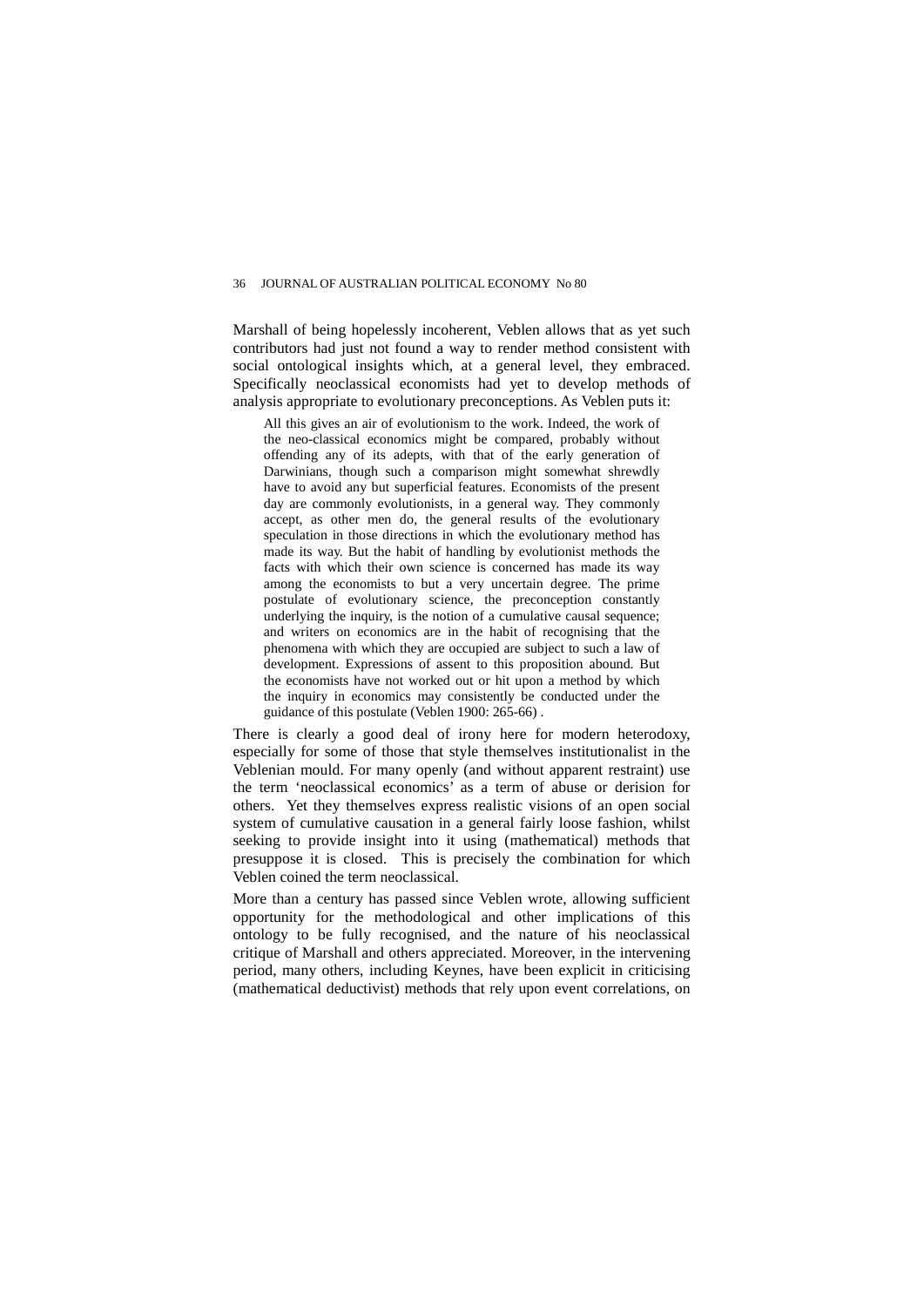similar ontological grounds. Thus, on various occasions, Keynes warns that:

If we are dealing with the action of numerically measurable, independent forces, adequately analysed so that we were dealing with independent atomic factors and between them completely comprehensive, acting with fluctuating relative strength on material constant and homogeneous through time, we might be able to use the method of multiple correlation with some confidence for disentangling the laws of their action . . . . In fact we know that every one of these conditions is far from being satisfied by the economic material under investigation (Keynes 1973: 285-6).

And yet many post-Keynesian modellers, like original (Veblenian) institutionalist counterparts, continue in a way that is not merely internally inconsistent in the manner Veblen termed neo-classical and explicitly rejected by Keynes, but is sometimes even presented as advancing in the spirit of their figureheads.

The 'justification' offered for their practices, to repeat, is merely the claim that results achieved can be interpreted as somehow alternative or radical. Clearly, this is inadequate. The reason for it can only be that these modellers do not fully grasp the nature of their errors, that they fail to consider the deeper issues involved in a sufficiently serious or critical fashion. After all, many explicitly identify as heterodox and set themselves up as opposing the mainstream. So they are presumably not seeking mainstream accolades. And yet, in their modelling endeavour, they are very often no more relevant than the mainstream or 'neoclassicals' that they criticise.

### **Institutional explanation**

Why do the criticisms made not run deeper? As already touched upon in passing, I can only think it is a failure of the system, a result of institutional conditioning. Most modern economists, whether mainstream or heterodox, are educated in departments where philosophy is no longer on the agenda. Criticism everywhere is couched in terms only of contrasting substantive theories developed and policy implications drawn, not in terms of methods or orientations that can be justified. Ontology of an explicit and systematic sort, in particular, is mostly absent. Although the discipline has been an explanatory failure over the last sixty years or so, it has successfully fostered a culture wherein the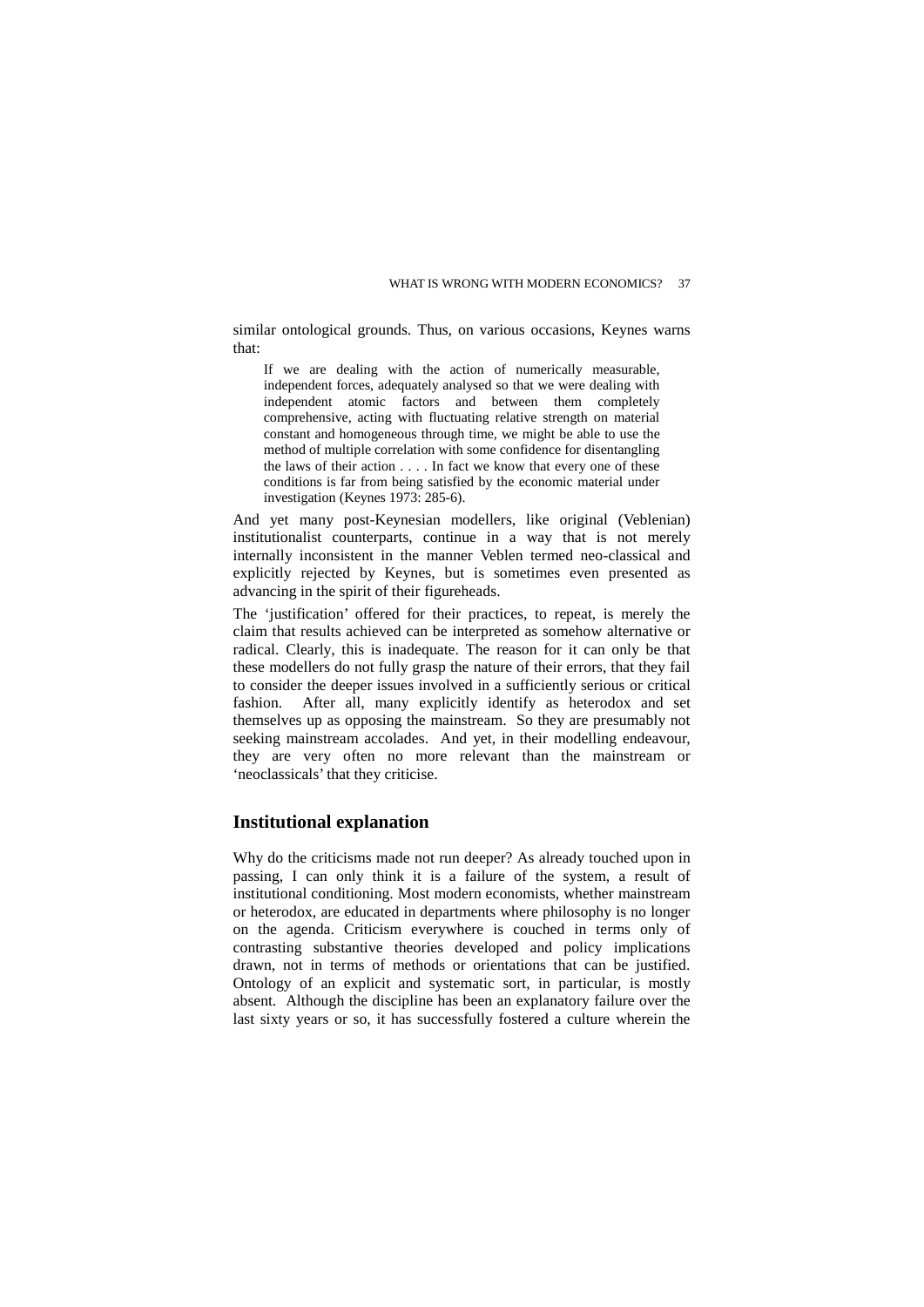necessity of using methods of mathematical modelling in most instances has become part of the background common sense, accepted by critics as much as proponents of substantives positions developed. A *methodological* ideology thus prevails in much of the modern economics academy whereupon a reliance upon mathematical methods is the proper way to proceed. In fact, some heterodox economists, just like their mainstream counterparts, have come to accept, as an unexamined presupposition, that contributions that are not mathematical are not serious, scientific or other than woolly. The result, then, is a falling away of criticality precisely where currently it matters most.

At the same time, the inevitable failure of the project to illuminate entails that a good deal of dissent and advocacy of change of some sort regularly emerges. Currently, in the wake of the recent economic crisis, this is significant. Much of this is led by the students, especially through the *rethinking economics* movement. And they are being heard. But even here there is insufficient analysis of where the problems lie. In particular, sympathetic academic economists coming to aid this movement are mostly, if unwittingly, offering more of the same.

The *Institute for New Economic Thinking* (INET) sponsored by George Soros also supports the rethinking economics students, especially financially. But although INET no doubt sponsors a few projects that do avoid the noted problems, in the main, and despite Soros' own best intentions (see Lawson 2015a, chapter 9), the enterprise mostly seeks to promote endeavour that focuses on revising model assumptions, applying novel types of mathematical (deductivist) models, or developing alternative approaches to model estimation, etc., and mostly it fails to address the discipline's more fundamental problems. It risks constituting an enormous waste of resources and opportunity.

In the light of all this, it is perhaps unsurprising that a glance at the students' own programmes for 'rethinking economics' conferences and workshops reveals that a similar imbalance tends to be reproduced. If philosophical contributions appear at all, they are usually marginalised, being placed in sessions within multiple 'parallel streams', while the plenaries are mostly reserved for supporters of 'alternative' economic theories and policies, almost always supported by the results of economic modelling.

The outcome, then, is that, despite widespread dissatisfaction with the state of the modern academic discipline, the real source of its major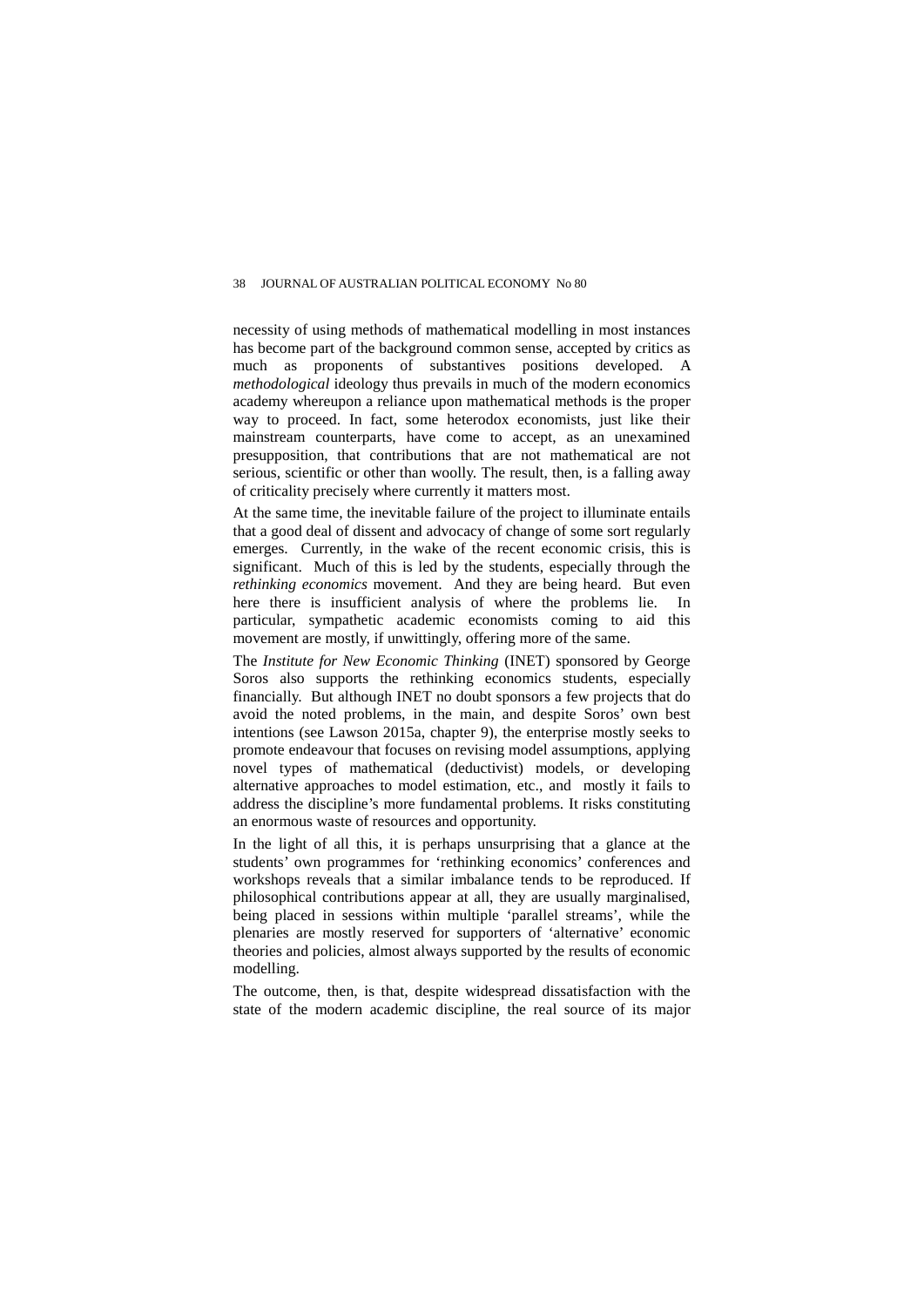problems remains almost unchallenged, as any critical attention is mostly given to presenting theories and policies, derived by modellers, that are interpreted as more radical in nature. And so the irrelevance of modern economics continues.

### **The way forward**

So what is to be done? Clearly we need to go beyond an unreflective claiming or attribution of labels like heterodox or neoclassical. In particular, is not sufficient merely to establish departments of economics where courses taught are labelled heterodox (or anti-neoclassical) but which focus merely on substantive theories and policies. Despite the best of intentions of those involved, the latter can all too easily degenerate into courses where mathematical modelling exercises remain overly emphasised, if given radical-sounding interpretations. It is not uncommon to find teachers even arguing that it is a duty to ensure that modelling methods dominate curricula, or assessing 'stronger' students in terms of modelling abilities. This is a particular concern if such courses end up diverting those students attracted because brave enough to seek to prioritise relevance as much as career.

The solution can come only through the inclusion, and indeed prioritisation, of courses that are overtly philosophical in nature and encouraging of critical thinking. I do not see how ontology can be reasonably excluded. This assessment may sound dogmatic. But it is no more than a recognition that researchers cannot hope to get anywhere worthwhile without explicit consideration of the nature of the subjectmatter with which they intend to work. Although I hold to a particular set of ontological conceptions, defending the latter is not my primary goal here. All claims, including ontological ones, are fallible. The essential point is simply that a return to critical, philosophically, including ontologically, informed thinking, as a systematic and sustained programme, is vital if economics is to regain relevance. Ontology, *as a form of study*, needs to be reclaimed.

Heterodox economists ought not to be resisting this assessment. Most and perhaps all the figureheads of the modern heterodox traditions, for example Marx, Veblen, Keynes, and Hayek, engaged explicitly and in a sustained fashion in philosophy and specifically ontology (albeit if often calling it metaphysics).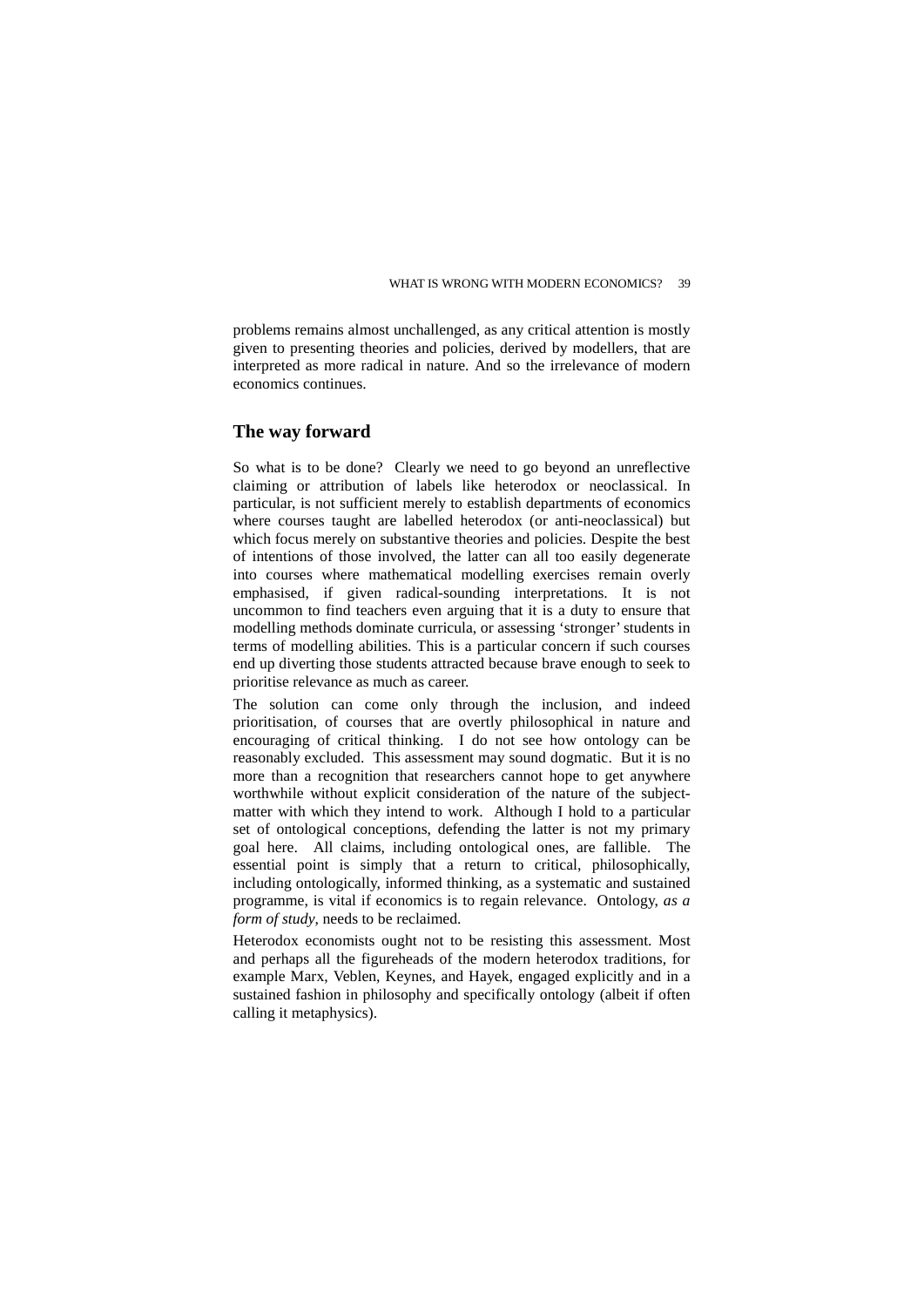Further, most heterodox economists seemingly embrace the idea of pluralism. The need for pluralism, however, applies not just at the level of substantive theorising and policy formulation, but also at the level of method, with informed choices necessitating philosophical reflection and analysis. As I have often repeated, there is no need to exclude methods of mathematical modelling from the tool box; but there are many other methods and approaches that can be fruitfully (and with greater reason) included. A reliance upon any warrants explanation.

No doubt it is the case that those who teach/research social ontology explicitly are currently thin on the ground. But in truth we all are ontologists in our daily practices; we all regularly successfully navigate the social world.<sup>[8](#page-14-0)</sup> All that is required is an allocation of intellectual space within the academy to open critical thinking about the nature of phenomena that we deal with on a daily basis; with time allocated to determining how to make our academic practices relevant to them. What specifically is the nature of money, the corporation, care, technology, gender, the market, value, capital, capitalism, the economy, human nature, social community, social relations, power, rights, obligations, norms, trust, and so on? We deal with these sorts of phenomena all the time, so we are already familiar with our subject-matter under some description. Addressing them in an explicit, systematic and nonsuperficial fashion, allows for methods appropriate to their analysis to be easily recognised.

Ontology, explicitly conceived, is equally relevant to projects of progressive change. Only if we include the systematic study of human nature and the possibilities for human flourishing (along with the flourishing of other beings), as well as the nature of social reality and the possibilities for its competent social (emancipatory) transformation, will the discipline be appropriately placed to contribute to making the world a better place (on all this, see Lawson 2015c).

There is a good deal wrong with modern economics. There is much to be done to remedy matters at all levels of analysis. But little can improve at any level until we discard the widely-worn methodological blinkers which encourage the view that mathematical modelling is everywhere

<span id="page-14-0"></span><sup>8</sup> Ontology is ever present; the only issue of choice is whether to leave our presuppositions about the nature of social reality implicit and unexamined, or to do ontology in an explicit, systematic, sustained, and thereby more coherent, fashion.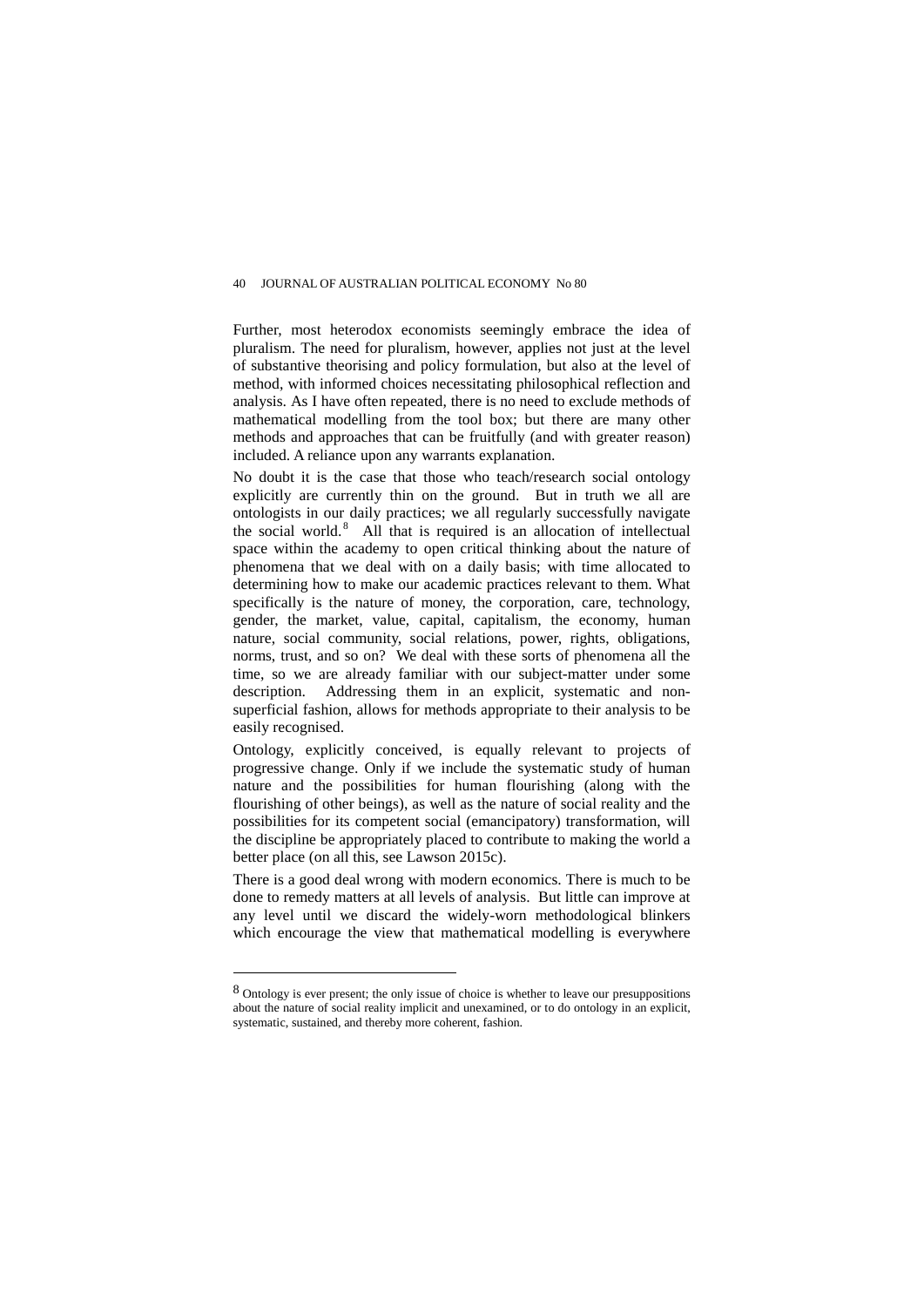automatically relevant, even essential, so that paying explicit attention to matters of ontology is unnecessary.

*Tony Lawson is Professor of Economics at Cambridge University.* 

*He is grateful for helpful feedback on an earlier draft from three referees for this journal.*

*Tony.lawson@econ.cam.ac.uk*

#### **References**

Bigo, Vinca (2008) 'Explaining Modern Economics (as a microcosm of society)', *Cambridge Journal of Economics*, 32(4):527-554.

Coase, Ronald (1999) 'Interview with Ronald Coase', *Newsletter of the International Society for New Institutional Economics*, Vol. 2, No. 1, Spring.

Coats, A.W. Bob (1992) *On the History of Economic thought: British and American Economic Essays, Volume I*, London and New York: Routledge.

Friedman, Milton (1999) Conversation with Milton Friedman in Snowdon B. and Vane H. (Eds.). *Conversations with Leading Economists: interpreting modern macroeconomics*, 124- 44, Cheltenham: Edward Elgar.

Fullbrook, Edward (ed.) (2009) *Ontology and Economics: Tony Lawson and his Critics*, London and New York: Routledge.

Goodwin, Crawford. D. (1998) `The Patrons of Economics in a Time of Transformation', in Morgan Mary S. and Rutherford, Malcolm (eds.) *From Interwar Pluralism to Postwar Neoclassicism*, Annual Supplement to Volume 30, History of Political Economy, Duke and London: Duke University Press.

Guerrien, Bernard (2004 [2009]) 'Irrelevance and Ideology ', *Post-autistic Economics Review*, issue no. 29, 6, December 2004, article 3; reprinted in Fullbrook Edward (ed.) *Ontology and Economics: Tony Lawson and His Critics*, London and New York: Routledge, page references to the latter.

Hahn, Frank H. (1970) 'Some adjustment problems', *Econometrica*, vol. 38, January; reprinted as pp. 1–17 in *Equilibrium and Macroeconomics*, Oxford, Basil Blackwell.

Hahn, Frank H. (1982) *Money and Inflation*, Oxford: Basil Blackwell.

Hahn, Frank H. (1985) "In Praise of Economic Theory", the *1984 Jevons Memorial Fund Lecture*, London: University College.

Hahn, Frank H. (1992a) `Reflections', *Royal Economics Society Newsletter* 77.

Hahn, Frank H. (1992b) `Answer to Backhouse: Yes', *Royal Economic Society Newsletter*  78: 5.

Keynes, J. M. 1973. The Collected Writings of John Maynard Keynes, Vol. XIV, The General Theory and After: Part II Defence and Development, St Andrews, Royal Economic Society.